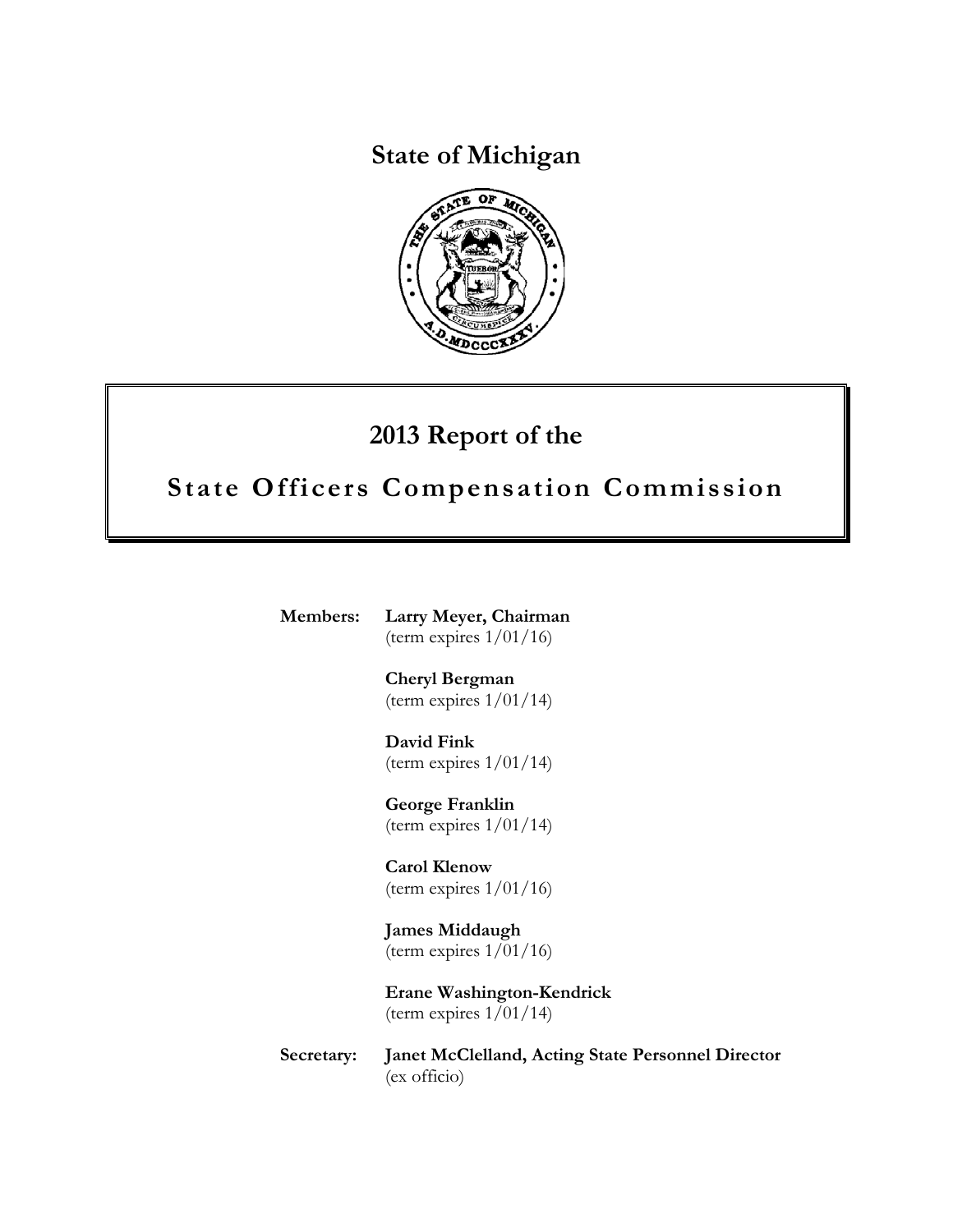### TABLE OF CONTENTS

### **APPENDICES**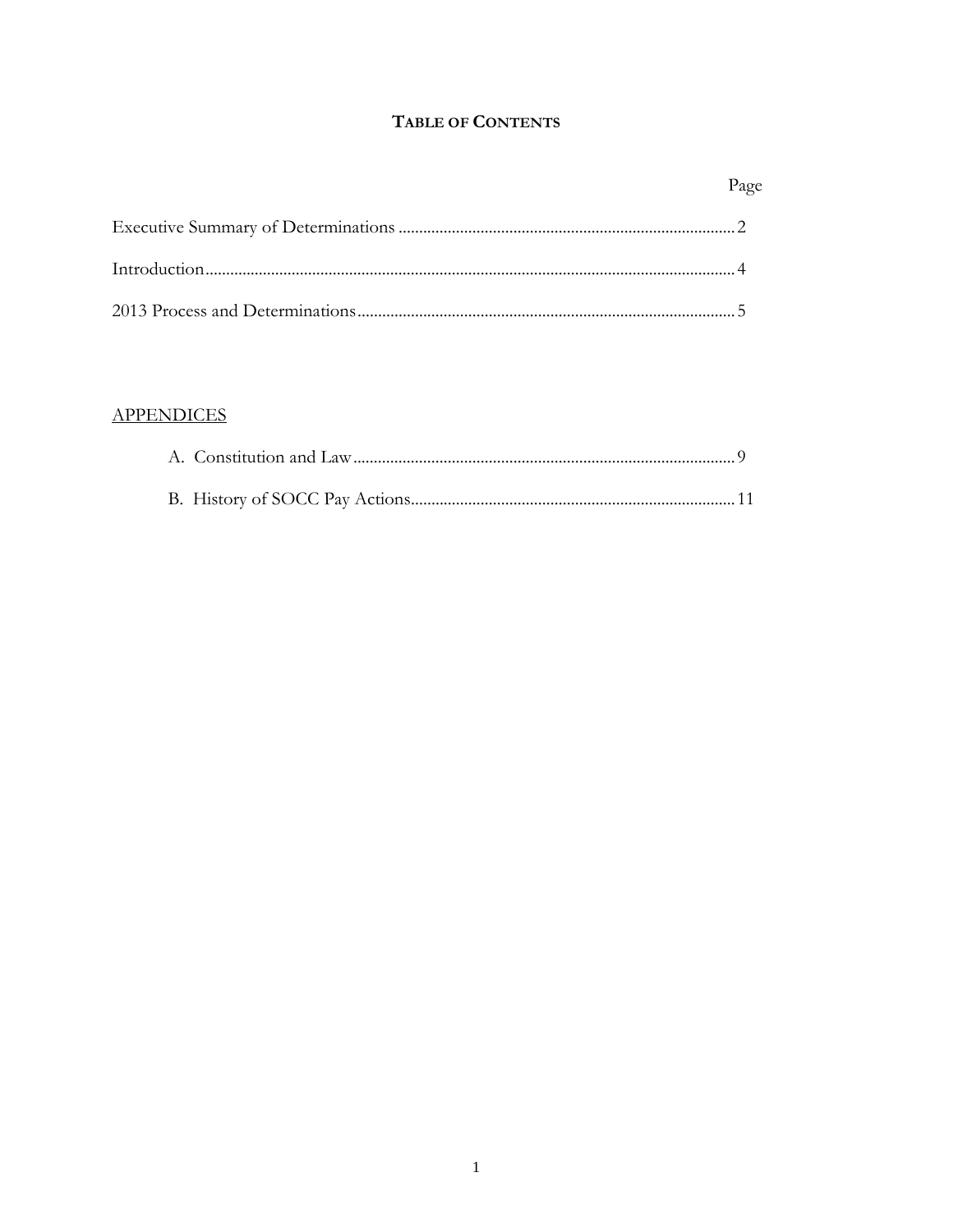#### **EXECUTIVE SUMMARY OF 2013 SOCC DETERMINATIONS**

The following are the determinations of the 2013 State Officers Compensation Commission. The determinations will become effective only if the legislature, by concurrent resolution adopted by a majority of both houses, approves them.

#### **GENERAL SALARY ADJUSTMENTS**

**Effective 2015**, salaries for the offices of Governor, Lieutenant Governor, Legislator, Attorney General, and Secretary of State are to remain unchanged. The salary for Supreme Court Justice is to be increased by 3%. The resulting salaries for 2015 will be:

| Governor                | \$159,300 |
|-------------------------|-----------|
| Lt. Governor            | 111,510   |
| Justice                 | 169,548   |
| Legislator              | 71,685    |
| <b>Attorney General</b> | 112,410   |
| Secretary of State      | 112,410   |

**Effective 2016,** salaries for the offices of Governor, Lieutenant Governor, Supreme Court Justice, Legislator, Secretary of State, and Attorney General are to remain unchanged. The resulting salaries for 2016 will be:

| Governor                | \$159,300 |
|-------------------------|-----------|
| Lt. Governor            | 111,510   |
| Justice                 | 169,548   |
| Legislator              | 71,685    |
| <b>Attorney General</b> | 112,410   |
| Secretary of State      | 112,410   |

#### **EXPENSE ALLOWANCES**

The expense allowances for the Governor, Lieutenant Governor, and Legislator will remain unchanged at the 2013 amounts.

|              | 2015 Expense Allowance | 2016 Expense Allowance |
|--------------|------------------------|------------------------|
| Governor     | \$54,000               | \$54,000               |
| Lt. Governor | 18,000                 | 18,000                 |
| Legislator   | 10,800                 | 10,800                 |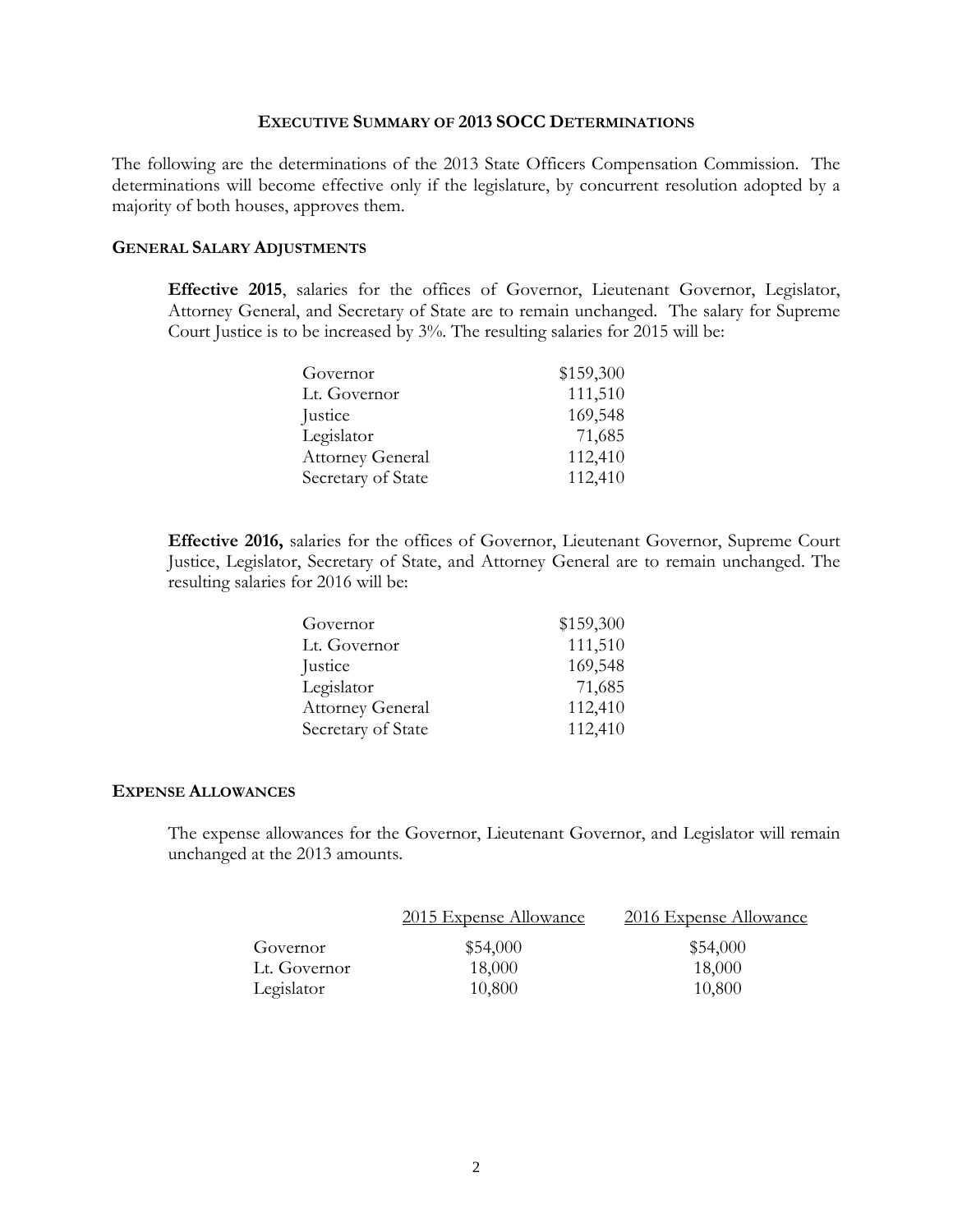### **LEGISLATIVE SUPPLEMENTAL SALARIES**

Supplemental salaries for the legislative leadership positions listed below are to remain at 2013 levels during 2015 and 2016.

| Leadership Position             | 2015 and 2016<br><b>Amount of Annual Supplement</b> |
|---------------------------------|-----------------------------------------------------|
| Speaker of the House            | \$24,300                                            |
| Senate Majority Leader          | 23,400                                              |
| Minority Leaders                | 19,800                                              |
| Majority Floor Leaders          | 10,800                                              |
| Minority Floor Leaders          | 9,000                                               |
| Appropriations Committee Chairs | 6,300                                               |
| Speaker Pro Tempore - House     | 4,962                                               |
| President Pro Tempore – Senate  | 4,962                                               |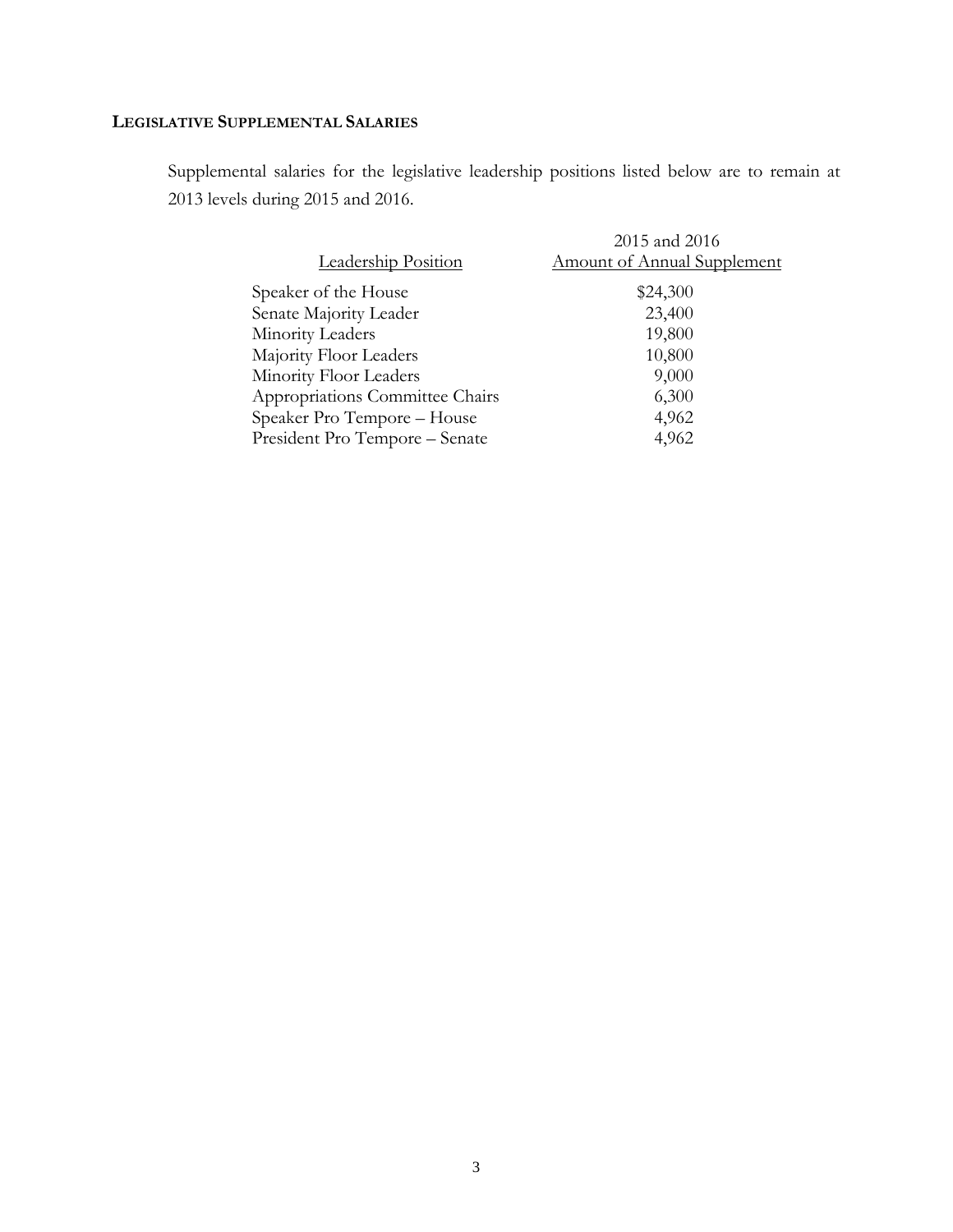### **Introduction**

The 2013 State Officers Compensation Commission (SOCC) was the twenty-second commission since a 1968 amendment to the State Constitution was approved creating a compensation commission and charging it with responsibility for determining the salaries and expense allowances of the members of the Legislature, the Governor, the Lieutenant Governor, and the Justices of the Supreme Court. A 2002 constitutional amendment added the Attorney General and the Secretary of State to the list of offices for which the SOCC makes its determinations.

Members of the Commission are appointed by the Governor to serve for one term of four years. Enabling legislation permits the Commission to meet for not more than fifteen session days beginning after January 31 of every odd-numbered year. Determinations of the SOCC must be filed with the Clerk of the House of Representatives, the Secretary of the Senate, and the Director of the Department of Technology, Management and Budget on or before June 15<sup>th</sup> of every oddnumbered year.

SOCC determinations shall be the salaries and expense allowances only if the legislature, by concurrent resolution adopted by a majority of each house, approves them. The house and senate must alternate on which body will initiate the resolution on SOCC determinations. The house was scheduled to make the resolution in 2011, although nothing was ever introduced. The senate will initiate the resolution in 2013. The concurrent resolution may amend the SOCC determinations to reduce the salary and expense allowance by the same proportion for all offices, but it may not reduce the salary and expense determinations to below the amounts in place when the determinations are made. Once approved by the legislature, the salaries and expense allowances become effective for the legislative session immediately following the next general election. Therefore, the determination made by the 2013 SOCC, if approved by the legislature, would take effect with the legislative session beginning in January 2015.

The Commission's authority has been addressed by the Attorney General and by court decisions making it clear that the SOCC is limited to determining salaries and expense allowances. It has no authority to determine fringe benefits to which members of the legislature are entitled. It may consider the value of such benefits in considering compensation adjustments. Expense allowances determinable by the Commission have been defined to mean normal, reimbursable personal expenses such as food, lodging, and travel costs incurred by an individual in carrying out the responsibilities of state office.

Criteria historically used by the SOCC in making its determinations include consideration of the responsibility levels of the jobs, compensation effectiveness to attract individuals possessing the education and experience required, comparison of compensation with similar positions in other states and with positions of similar responsibility in the private and public sectors, the public sentiment, the financial condition of the state and outlook for the state's economy, and the cost of living.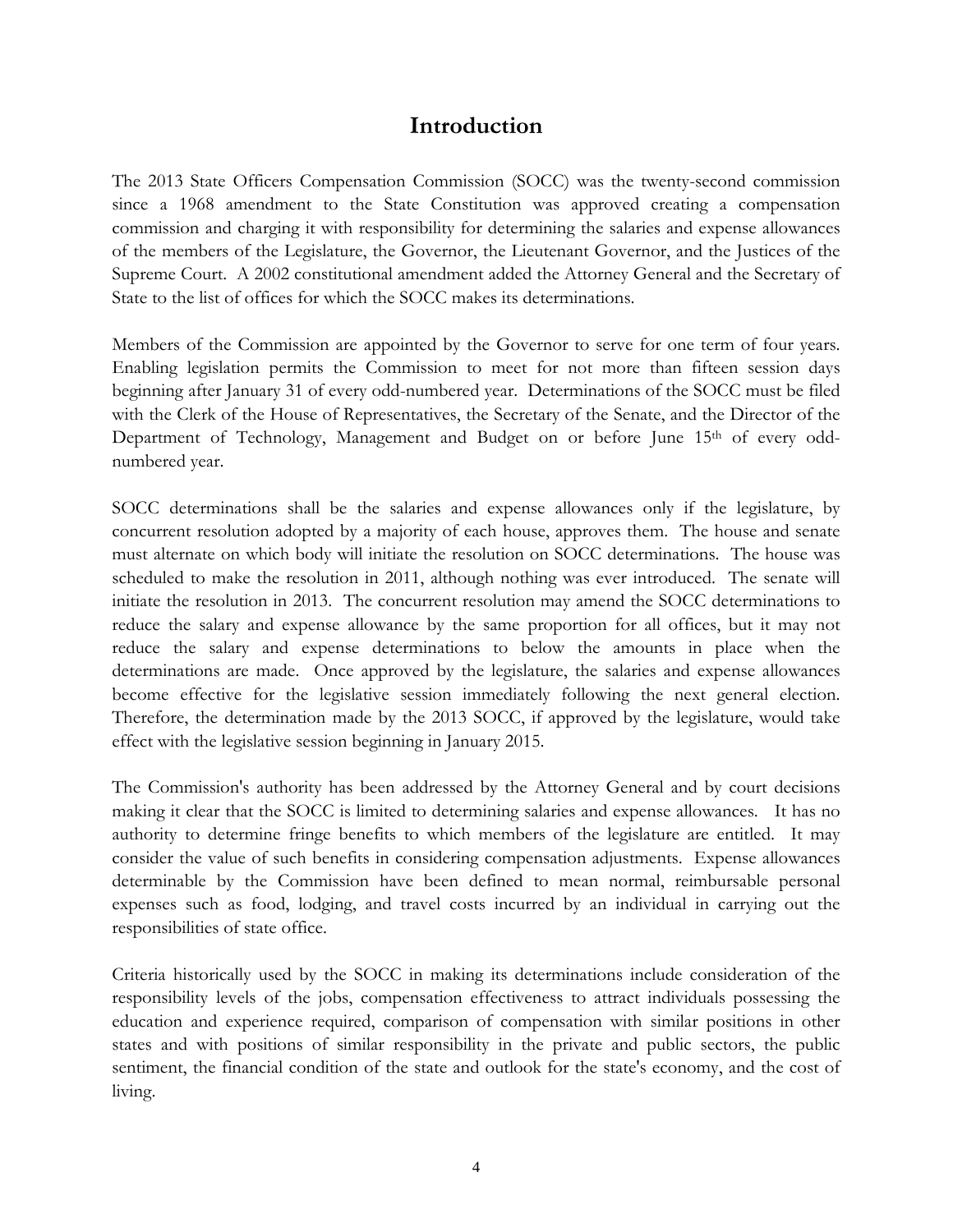### **2013 Process and Determinations**

On February 9, 2012, Governor Rick Snyder announced the appointment of three new members to serve on the State Officers Compensation Commission: Carol Klenow, owner of Oakridge Consulting Services; Larry Meyer, retired Michigan Retailers Association president and CEO; and James Middaugh, former member of the Michigan House of Representatives. The terms of these new members will expire on January 1, 2016.

The four returning members from the 2011 Commission were: Cheryl Bergman, owner of Bergman, Inc.; David Fink, attorney with Fink + Associates Law; George Franklin, President of Franklin Public Affairs; and Erane Washington-Kendrick, attorney in private practice. The terms of these members expire on January 1, 2014.

The 2013 State Officers Compensation Commission held its first meeting on April 10, 2013 in Lansing. Matt Fedorchuk, Acting Deputy Director for the Civil Service Commission, called the meeting to order and opened discussion to elect a chair. Upon the motion of Commissioner Middaugh, supported by Commissioner Franklin, Larry Meyer was nominated as the Chair of the 2013 commission. The motion was approved by a unanimous vote.

The Commission was briefed by Civil Service staff on the SOCC process and on a salary and benefits survey prepared by staff to provide comparative information on the salary levels and benefits of the Michigan officials under the purview of SOCC with counterpart officials in other states. The survey results included data on the national ranking of Michigan officials' salaries: Governor, tenth; Lieutenant Governor, seventeenth; Supreme Court Justice, sixteenth; Legislator, fourth; Attorney General, thirtieth; and Secretary of State, sixteenth.

The Commission received testimony on Michigan's economic forecast from Jay Wortley from the Department of Treasury and Colleen Gossman from the State Budget Office. The presentation highlighted some positive national economic trends, including GDP growth for fourteen consecutive quarters, increases in payroll employment, increases in light vehicle sales that are at the highest level since 2007, and increases in housing starts for the first time since the recession.

Although the economic recovery in Michigan has taken longer than the national recovery, it has finally turned a corner with a number of positive trends. Payroll employment, personal income, and real per capita income are growing again. Michigan motor vehicle production is rebounding and is expected to be back to pre-recession levels within the next year. Housing prices and housing starts are also beginning to rebound in Michigan. The Consensus Revenue estimates for fiscal year 2013 show a decline because this is the final year of tax changes related to the Michigan Business Tax. But for 2014 and 2015, the forecast indicates economic growth and increases in revenues of 3.9% and 3.4%, respectively.

Following the economic forecast presentation, The State Court Administrator, Chad Schmucker, provided testimony regarding judicial salaries. Mr. Schmucker mentioned the 2011 SOCC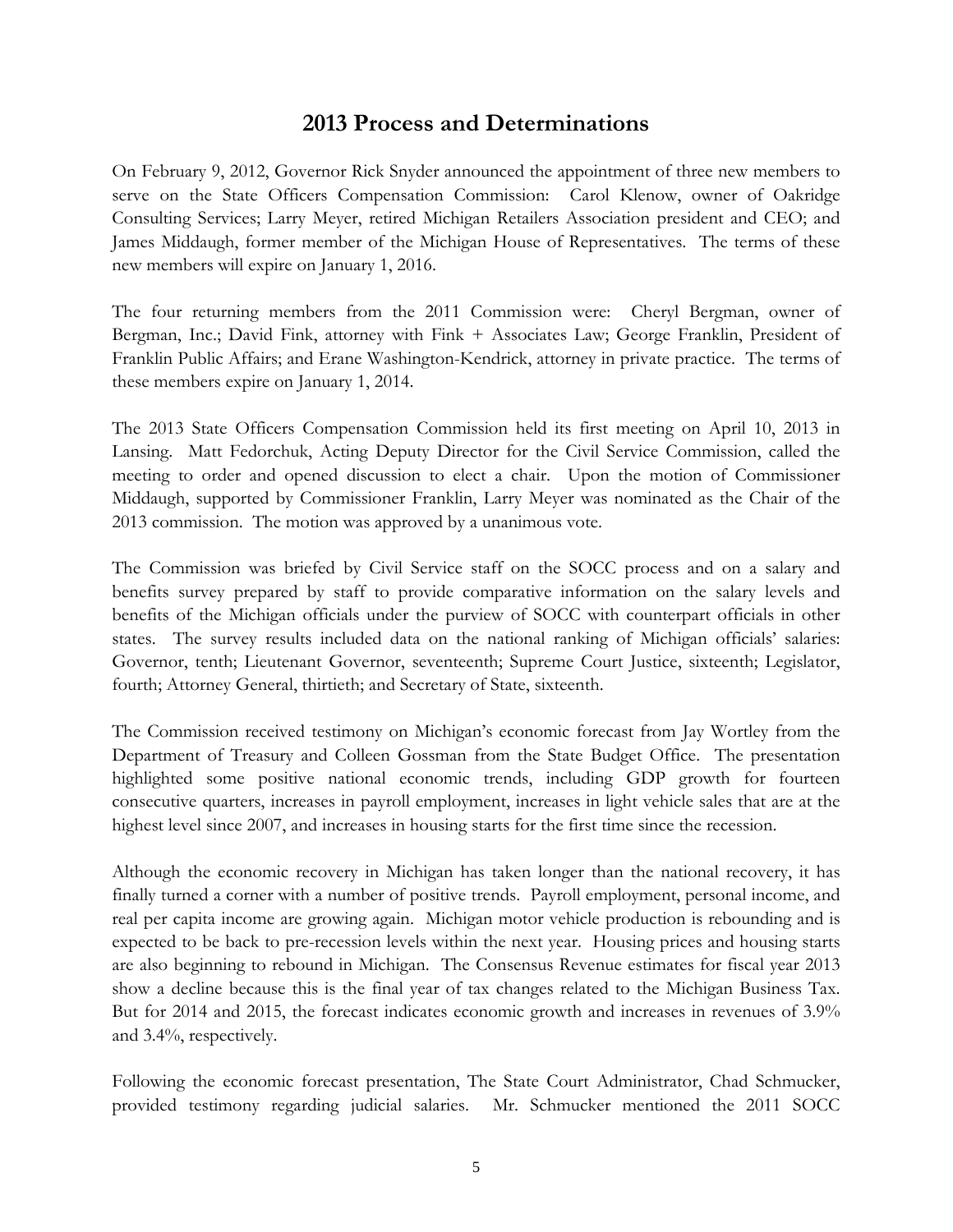recommendation for a 3% pay increase in 2013 and a 3% increase in 2014 for the office of Supreme Court Justice. At that time, the Supreme Court, three judicial associations, and the State Bar of Michigan all officially declined to support the recommendation.

Now, on behalf of the Michigan trial judges, the State Court Administrative Office (SCAO) is asking the SOCC to make the same recommendation. Several changes since 2011 have contributed to this turnabout. In addition to the improved economic conditions in Michigan, there has been a major restructuring of Michigan's trial bench. Some of the changes include eliminating 36 trial court judgeships, adopting concurrent jurisdiction to streamline processes and consolidate resources, and introducing performance measurement for the courts and public reporting of this data.

Mr. Schmucker stated that the trial bench is working hard to become more effective and efficient, yet their pay has stagnated for over a decade. Even if the SOCC recommends a 3% increase each year for 2015 and 2016, the trial judges will have gone 13 years without a raise. Mr. Schmucker provided a written statement from the State Bar, which echoed his request for pay increases for the office of Supreme Court Justice.

Several commissioners expressed concern over the impact that these pay increases may have on local jurisdictions where the lower court judges reside. Mr. Schmucker confirmed that those salaries are 100% state-paid, and he also assured them that there would be no financial impact on the local jurisdictions with respect to retirement costs.

After this presentation, support for a pay increase for judges was expressed by several commissioners. However, as was the case in 2011, concern about public acceptance and the likelihood of gaining legislative approval was discussed. For this reason, the SOCC asked staff to officially invite legislative leadership to provide input at its next meeting. They also asked to invite all the affected elected officials to provide input regarding appropriate salaries and expense allowances. The meeting was then adjourned.

The second and final meeting of the 2013 SOCC was held in Lansing on May 21, 2013. Noting that there were no interested parties present to address the SOCC, the Commission turned immediately to its deliberations. After concluding that there was no support for any changes to salaries or expense allowances for the offices of Governor, Lieutenant Governor, Legislator, Attorney General, or Secretary of State, the remainder of the Commission's discussion centered on the appropriate compensation for the office of Supreme Court Justice.

Commissioner Middaugh made a motion to increase the Supreme Court Justice salary by 3% in 2015 with no increase in 2016. He stated that a 3% increase is a step in the right direction and is reasonable. Commissioner Fink concurred with the need for a pay increase. However, he preferred a repeat of the recommendation made by the 2011 Commission. Commissioner Fink argued that trial judges' wages have stagnated since 2002. Additionally, Michigan's economy and budget have improved over the last several years and he asked that the Commission consider a 3% pay increase in 2015 and 3% in 2016.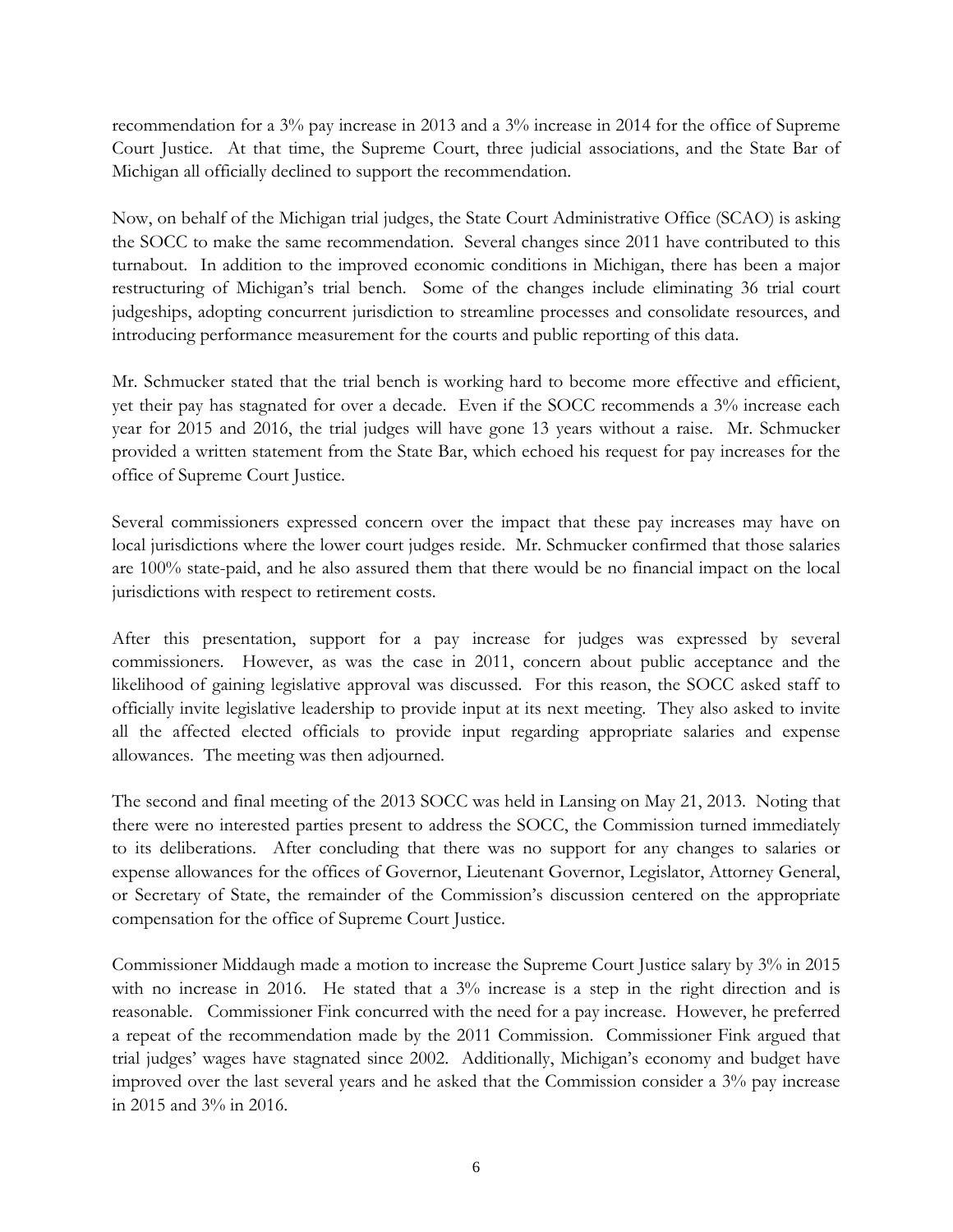Commissioner Fink moved to amend the motion to recommend a pay increase for Supreme Court Justices of 3% in 2015, and 3% in 2016, while maintaining current salary and expense allowance amounts for all other offices. Commissioner Fink indicated that he would support a larger increase, but thought it would be more reasonable and modest to request increases of 3% for each of the two years. He noted that the legislature could reduce the recommended increases, and this recommendation would be a modest attempt at stopping the erosion of judicial compensation. Discussion among the commissioners turned to the perception of this modified request. Several commissioners expressed concern that it would be perceived as a 6% increase, making it less palatable to the public and to the legislature and less likely to be approved. The commissioners then voted on the proposed amendment, which failed 4 to 3 with Commissioners Bergman, Fink, and Washinghton-Kendrick supporting the amendment.

The commissioners then voted on the original motion from Commissioner Middaugh of a 3% pay increase in 2015 and 0% in 2016 for Supreme Court Justices, with no change in salaries for any of the other offices and no changes in expense allowances for any offices. The motion was adopted by a vote of 7 to 0.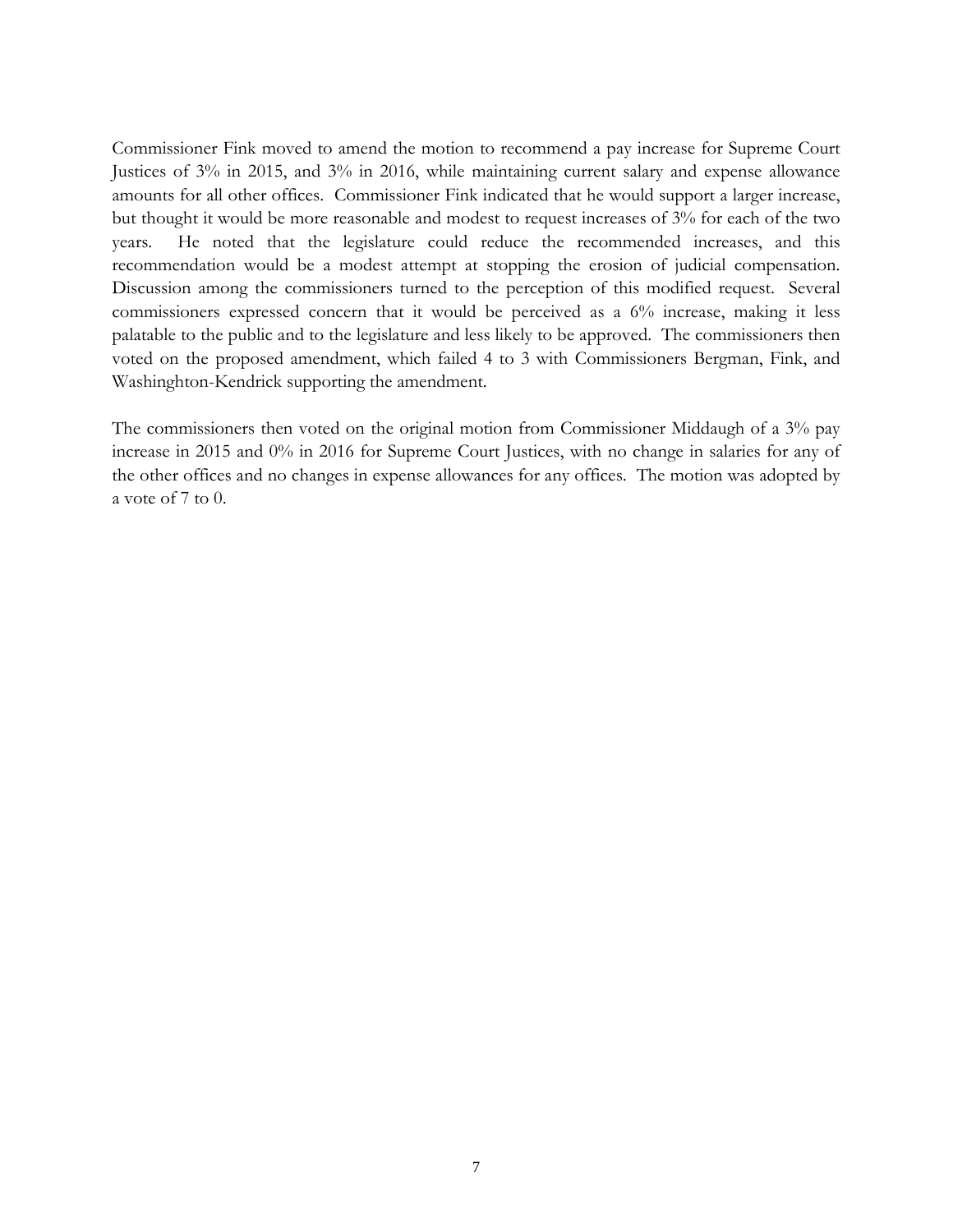$APPENDICES$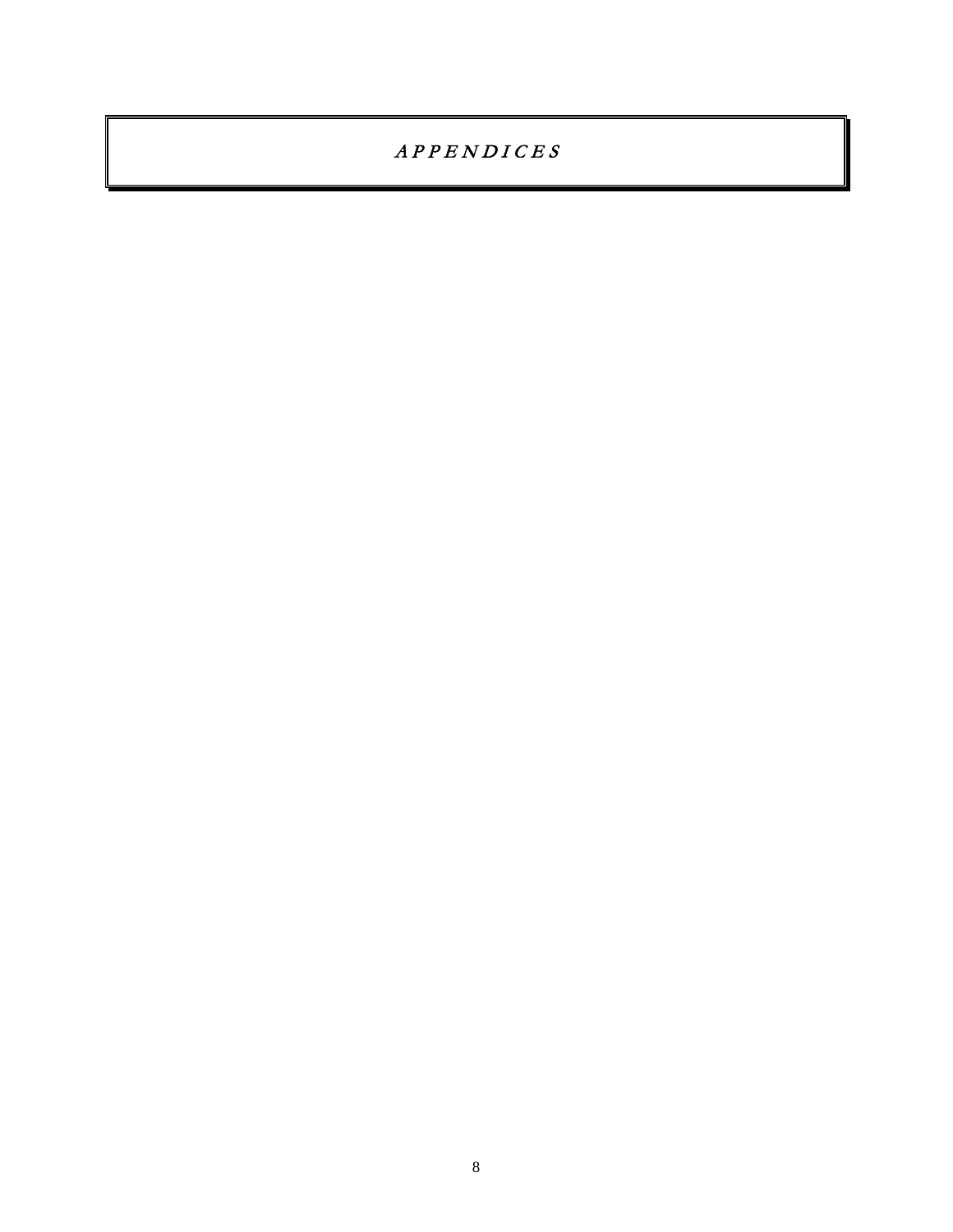### **Constitution and Law**

### **Constitution of Michigan of 1963 (excerpt)**

#### **Article IV, § 12 State officers compensation commission.**

The state officers compensation commission is created which subject to this section shall determine the salaries and expense allowances of the members of the legislature, the governor, the lieutenant governor, the attorney general, the secretary of state, and the justices of the supreme court. The commission shall consist of 7 members appointed by the governor whose qualifications may be determined by law. Subject to the legislature's ability to amend the commission's determinations as provided in this section, the commission shall determine the salaries and expense allowances of the members of the legislature, the governor, the lieutenant governor, the attorney general, the secretary of state, and the justices of the supreme court which determinations shall be the salaries and expense allowances only if the legislature by concurrent resolution adopted by a majority of the members elected to and serving in each house of the legislature approve them. The senate and house of representatives shall alternate on which house of the legislature shall originate the concurrent resolution, with the senate originating the first concurrent resolution.

The concurrent resolution may amend the salary and expense determinations of the state officers compensation commission to reduce the salary and expense determinations by the same proportion for members of the legislature, the governor, the lieutenant governor, the attorney general, the secretary of state, and the justices of the supreme court. The legislature shall not amend the salary and expense determinations to reduce them to below the salary and expense level that members of the legislature, the governor, the lieutenant governor, the attorney general, the secretary of state, and the justices of the supreme court receive on the date the salary and expense determinations are made. If the salary and expense determinations are approved or amended as provided in this section, the salary and expense determinations shall become effective for the legislative session immediately following the next general election. The commission shall meet each 2 years for no more than 15 session days. The legislature shall implement this section by law.

### **Enabling Legislation (as amended)**

#### **15.211 Commission; assignment to department of civil service; expiration of members' terms; appointment of members; reappointments prohibited; vacancies; ineligibility.**

The state officers' compensation commission created by section 12 of article 4 of the state constitution of 1963 is assigned to the department of civil service for the purposes of administration, budgeting, procurement, and related management functions. For members appointed to a new term after December 31, 2007, the members' terms shall expire on January 1 of the fourth year following appointment. For members appointed to a new term after December 31, 2007, the members shall be appointed prior to January 31 of the year of appointment. A member may not be reappointed. Vacancies shall be filled by the governor for the remainder of the unexpired term. A member or employee of the legislative, judicial, or executive branch of government shall not be eligible to be a member of the commission.

#### **15.212 Definitions.**

As used in the constitution "each 2 years" means periods ending on December 31 of each even numbered year. As used in this act, "session days" means any calendar day on which the commission meets and a quorum is present.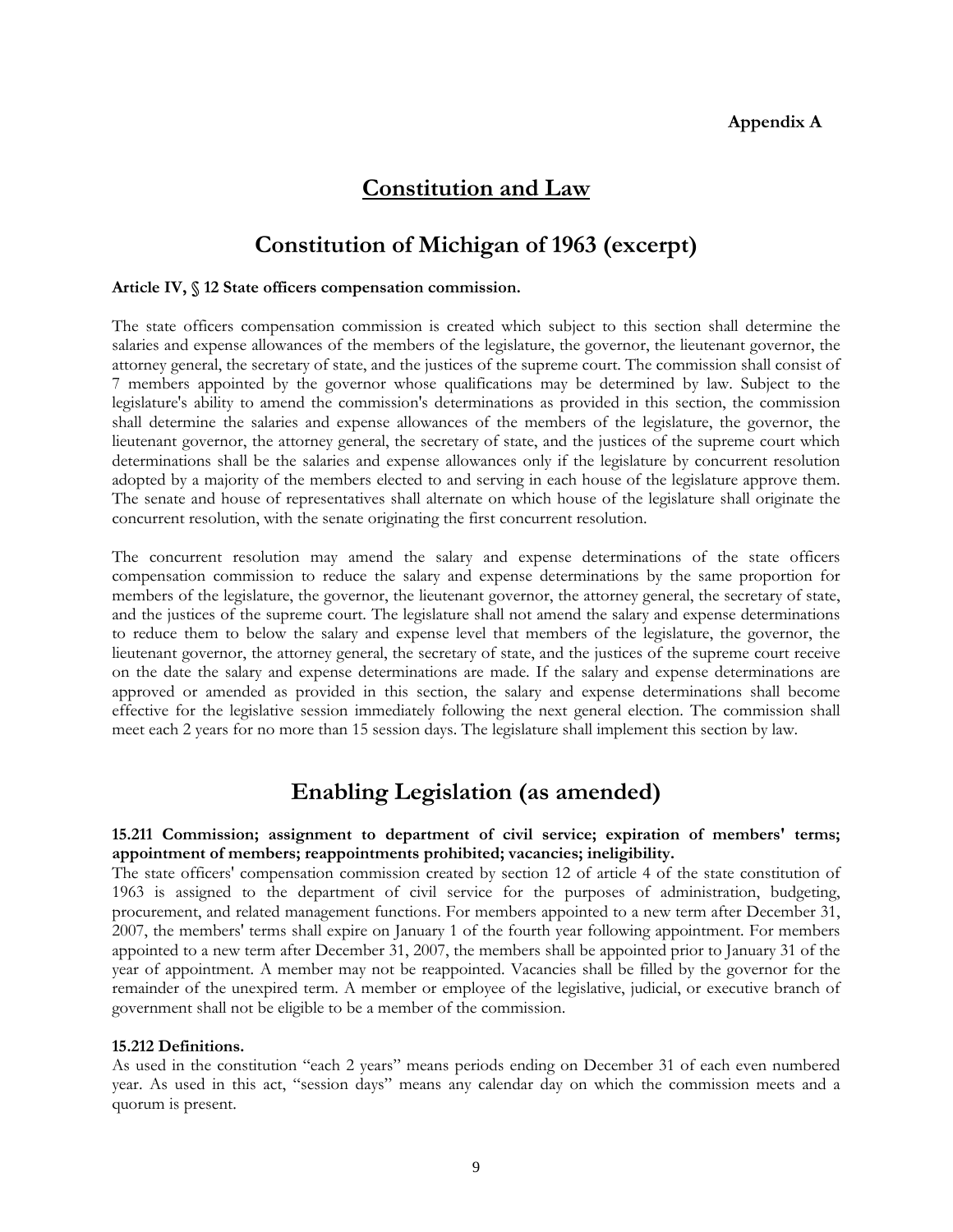#### **15.213 Commission; meetings; quorum; actions or determinations by concurrence of majority; chairperson; secretary; subcommittees.**

The commission shall meet for not more than 15 session days beginning after January 31 of every odd numbered year. Four members of the commission constitute a quorum for conducting the business of the commission. The commission shall not take action or make determinations without a concurrence of a majority of the members appointed and serving on the commission. The commission shall elect a chairperson from among its members. The state personnel director shall act as the secretary to the commission. The commission may establish subcommittees.

#### **15.214 Assistance from state agencies.**

The commission may call upon the services and personnel of any agency of the state for assistance.

#### **15.215 Compensation commission compensation, expenses.**

The members of the commission shall receive no compensation but shall be entitled to their actual and necessary expenses incurred in the performance of their duties to be paid from the appropriation made to the department of civil service.

#### **15.216 Commission; determination of salaries and expense allowances; filing determinations; copies.**

The commission shall determine the salaries and expense allowance of the governor, the lieutenant governor, the attorney general, the secretary of state, the justices of the supreme court, and the members of the legislature and file its determinations with the clerk of the house of representatives, the secretary of the senate, and the director of the department of management and budget on or before June 15 of each odd numbered year and shall furnish copies to the governor, the lieutenant governor, the attorney general, the secretary of state, the justices of the supreme court, and the members of the legislature. The report may be furnished in an electronic format.

#### **15.217 Salary and expense determinations; concurrent resolution adopted by legislature; approval or amendment.**

The determinations of the commission shall be the salaries and expense allowances only if the legislature by concurrent resolution adopted by a majority of the members elected to and serving in each house of the legislature approve them. The senate and house of representatives shall alternate on which house of the legislature shall originate the concurrent resolution, with the senate originating the first concurrent resolution in 2009. The concurrent resolution may amend the salary and expense determinations of the state officers compensation commission to reduce the salary and expense determinations by the same proportion for the members of the legislature, the governor, the lieutenant governor, the attorney general, the secretary of state, and the justices of the supreme court. The legislature shall not amend the salary and expense determinations to reduce them to below the salary and expense level that the members of the legislature, the governor, the lieutenant governor, the attorney general, the secretary of state, and the justices of the supreme court receive on the date the salary and expense determinations are made. If the salary and expense determinations are approved or amended as provided in this section, the salary and expense determinations shall become effective for the regular legislative session immediately following the next general election.

#### **15.218 Effective date.**

This act shall take effect September 20, 1968.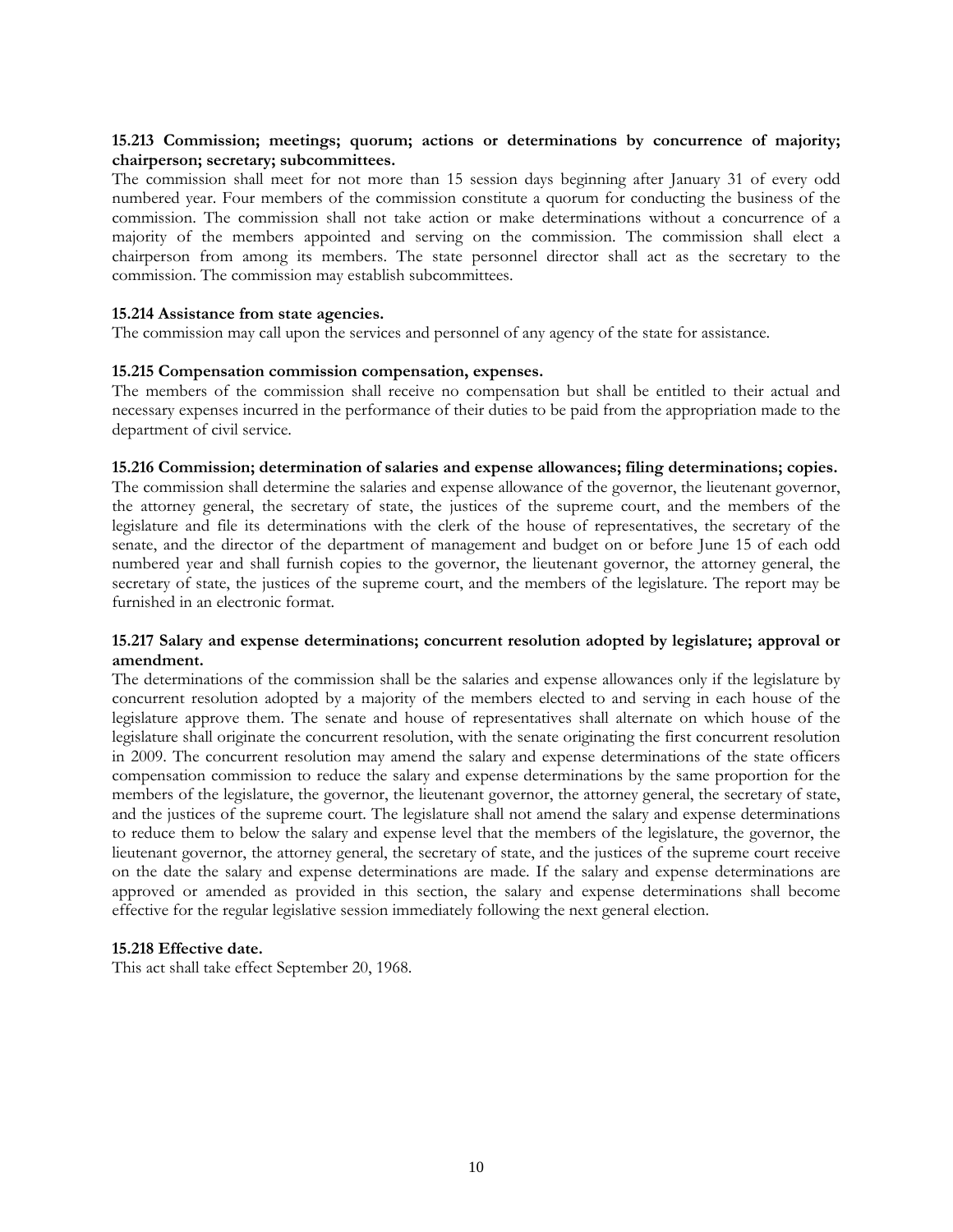### **Appendix B**

## **History of SOCC Pay Actions**

## **Governor**

|          | <b>Expense</b>   |          |         | <b>Expense</b>   |
|----------|------------------|----------|---------|------------------|
| Salary   | <b>Allowance</b> |          | Salary  | <b>Allowance</b> |
| \$40,000 | \$15,000         | 1992* ** | 106,690 | 30,000           |
| 40,000   | 15,000           | 1993     | 106,690 | 30,000           |
| 45,000   | 15,000           | 1994*    | 112,025 | 30,000           |
| 45,000   | 15,000           | 1995     | 116,506 | 30,000           |
| 45,000   | 15,000           | 1996*    | 121,166 | 30,000           |
| 45,000   | 15,000           | 1997     | 124,195 | 40,000           |
| 45,000   | 15,000           | 1998*    | 127,300 | 40,000           |
| 47,250   | 18,000           | 1999     | 138,757 | 50,000           |
| 47,250   | 18,000           | 2000*    | 151,245 | 50,000           |
| 55,000   | 18,000           | 2001     | 172,000 | 60,000           |
| 58,000   | 18,000           | 2002*    | 177,000 | 60,000           |
| 61,500   | 18,000           | 2003     | 177,000 | 60,000           |
| 65,000   | 18,000           | 2004*    | 177,000 | 60,000           |
| 65,000   | 18,000           | 2005     | 177,000 | 60,000           |
| 70,000   | 20,000           | 2006*    | 177,000 | 60,000           |
| 70,000   | 20,000           | 2007     | 177,000 | 60,000           |
| 78,000   | 20,000           | 2008     | 177,000 | 60,000           |
| 81,900   | 20,000           | 2009***  | 177,000 | 60,000           |
| 85,800   | 20,000           | 2010     | 177,000 | 60,000           |
| 92,664   | 30,000           | 2011***  | 159,300 | 54,000           |
| 100,077  | 30,000           | 2012     | 159,300 | 54,000           |
| 103,580  | 30,000           | 2013***  | 159,300 | 54,000           |
| 106,690  | 30,000           | 2014     | 159,300 | 54,000           |
| 106,690  | 30,000           | 2015***  | 159,300 | 54,000           |
|          |                  | 2016     | 159,300 | 54,000           |
|          |                  |          |         |                  |

\*Years when SOCC made determinations for the following two years.

\*\*Rates retained from 1988 determination pursuant to legislative action on 1990 determinations.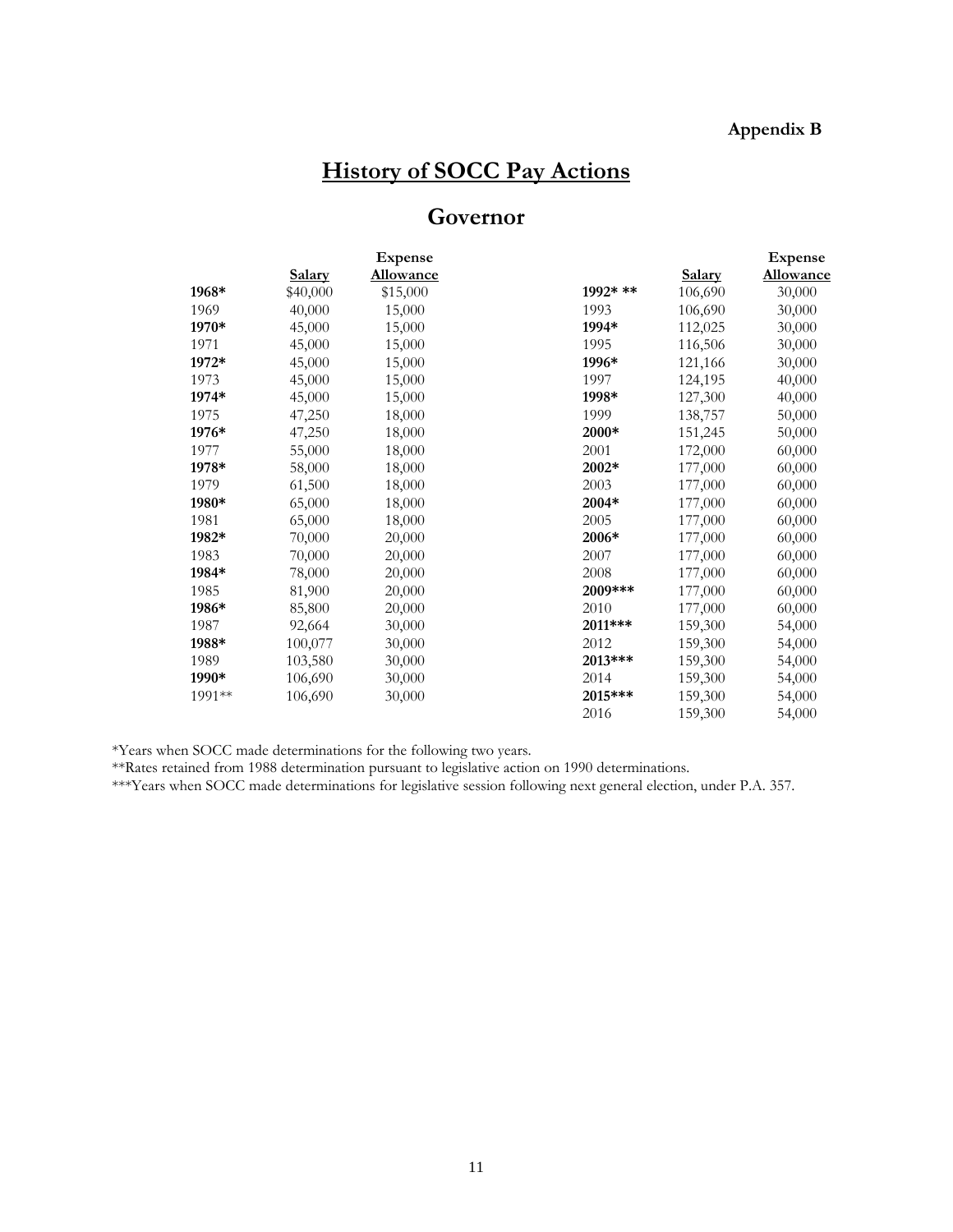## **Lieutenant Governor**

|        |               | <b>Expense</b>   |          |               | <b>Expense</b>   |
|--------|---------------|------------------|----------|---------------|------------------|
|        | <u>Salary</u> | <b>Allowance</b> |          | <b>Salary</b> | <b>Allowance</b> |
| 1968*  | \$22,000      | \$3,000          | 1992* ** | 80,300        | 9,000            |
| 1969   | 22,000        | 3,000            | 1993     | 80,300        | 9,000            |
| 1970*  | 25,000        | 3,000            | 1994*    | 84,315        | 9,000            |
| 1971   | 25,000        | 3,000            | 1995     | 86,844        | 9,000            |
| 1972*  | 25,000        | 3,000            | 1996*    | 89,450        | 9,000            |
| 1973   | 25,000        | 3,000            | 1997     | 91,686        | 12,000           |
| 1974*  | 25,000        | 3,000            | 1998*    | 93,978        | 12,000           |
| 1975   | 27,500        | 3,500            | 1999     | 97,267        | 15,000           |
| 1976*  | 27,500        | 3,500            | 2000*    | 100,671       | 15,000           |
| 1977   | 38,000        | 4,250            | 2001     | 120,400       | 20,000           |
| 1978*  | 40,000        | 4,600            | 2002*    | 123,900       | 20,000           |
| 1979   | 42,500        | 4,950            | 2003     | 123,900       | 20,000           |
| 1980*  | 45,000        | 5,200            | 2004*    | 123,900       | 20,000           |
| 1981   | 45,000        | 5,200            | 2005     | 123,900       | 20,000           |
| 1982*  | 50,000        | 7,000            | 2006*    | 123,900       | 20,000           |
| 1983   | 50,000        | 7,000            | 2007     | 123,900       | 20,000           |
| 1984*  | 53,500        | 7,000            | 2008     | 123,900       | 20,000           |
| 1985   | 56,175        | 7,000            | 2009***  | 123,900       | 20,000           |
| 1986*  | 58,850        | 7,000            | 2010     | 123,900       | 20,000           |
| 1987   | 62,970        | 7,000            | 2011***  | 111,510       | 18,000           |
| 1988*  | 67,377        | 7,000            | 2012     | 111,510       | 18,000           |
| 1989   | 80,300        | 9,000            | 2013***  | 111,510       | 18,000           |
| 1990*  | 80,300        | 9,000            | 2014     | 111,510       | 18,000           |
| 1991** | 80,300        | 9,000            | 2015***  | 111,510       | 18,000           |
|        |               |                  | 2016     | 111,510       | 18,000           |

\*Years when SOCC made determinations for the following two years.

\*\*Rates retained from 1988 determination pursuant to legislative action on 1990 determinations.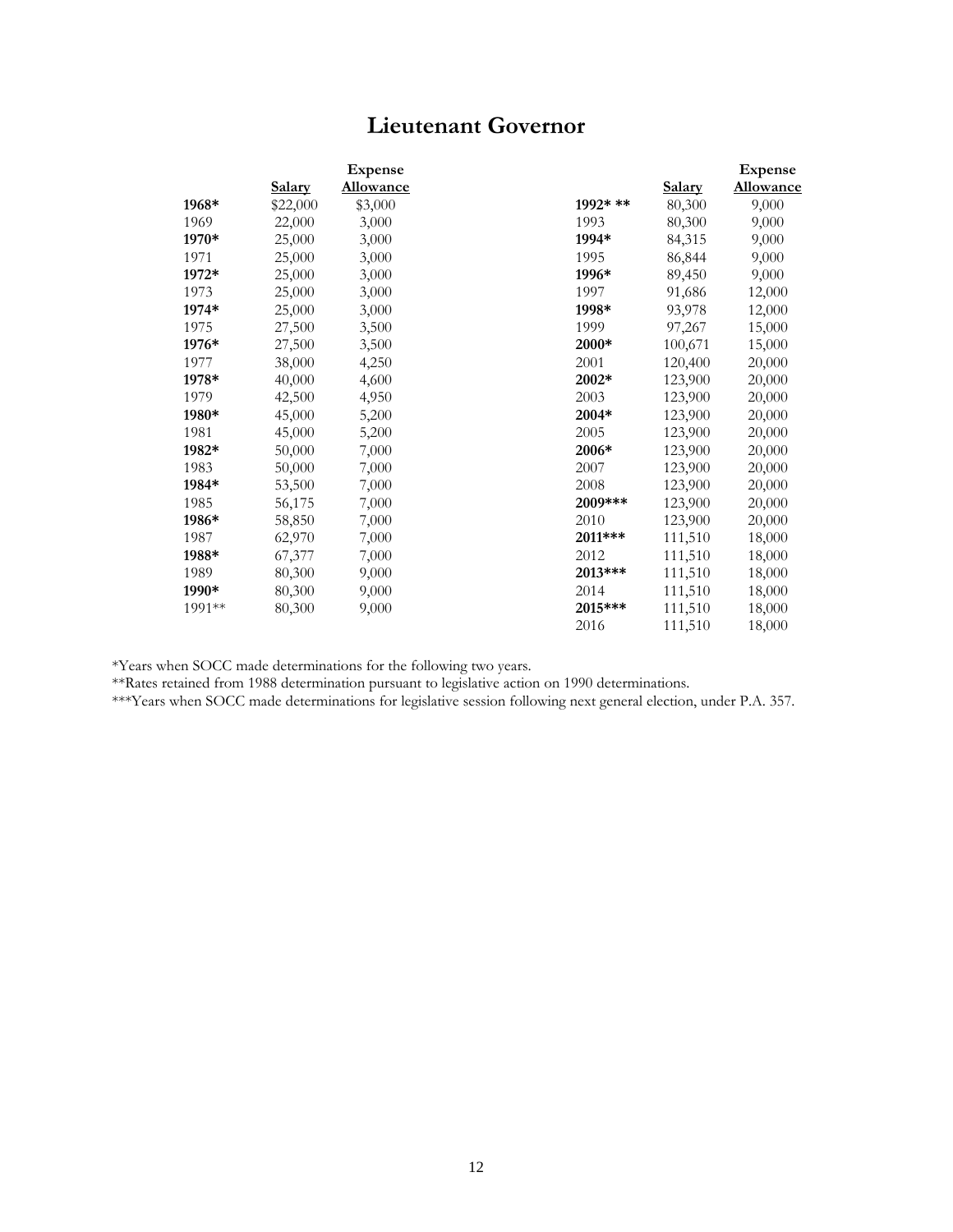# **Legislators**

|        |               | <b>Expense</b>   |          |               | <b>Expense</b> |
|--------|---------------|------------------|----------|---------------|----------------|
|        | <b>Salary</b> | <b>Allowance</b> |          | <b>Salary</b> | Allowance      |
|        |               |                  | 1992* ** | 45,450        | 8,500          |
| 1968*  |               |                  | 1993     | 45,450        | 8,500          |
| 1969   | \$15,000      | \$3,000          | 1994*    | 47,723        | 8,925          |
| 1970*  | 15,000        | 3,000            | 1995     | 49,155        | 8,925          |
| 1971   | 17,000        | 2,750            | 1996*    | 50,629        | 8,925          |
| 1972*  | 17,000        | 2,750            | 1997     | 51,895        | 8,925          |
| 1973   | 17,000        | 2,875            | 1998*    | 53,192        | 8,925          |
| 1974*  | 17,000        | 3,000            | 1999     | 55,054        | 10,000         |
| 1975   | 19,000        | 3,300            | 2000*    | 56,981        | 10,000         |
| 1976*  | 19,000        | 3,500            | 2001     | 77,400        | 12,000         |
| 1977   | 22,500        | 4,250            | 2002*    | 79,650        | 12,000         |
| 1978*  | 24,000        | 4,600            | 2003     | 79,650        | 12,000         |
| 1979   | 25,500        | 4,900            | 2004*    | 79,650        | 12,000         |
| 1980*  | 27,000        | 5,200            | 2005     | 79,650        | 12,000         |
| 1981   | 27,000        | 5,200            | 2006*    | 79,650        | 12,000         |
| 1982*  | 31,000        | 6,200            | 2007     | 79,650        | 12,000         |
| 1983   | 31,000        | 6,200            | 2008     | 79,650        | 12,000         |
| 1984*  | 33,200        | 6,700            | 2009***  | 79,650        | 12,000         |
| 1985   | 34,860        | 6,700            | 2010     | 79,650        | 12,000         |
| 1986*  | 36,520        | 6,700            | 2011***  | 71,685        | 10,800         |
| 1987   | 38,163        | 7,700            | 2012     | 71,685        | 10,800         |
| 1988*  | 39,881        | 7,700            | 2013***  |               |                |
| 1989   | 42,670        | 8,100            | 2014     | 71,685        | 10,800         |
| 1990*  | 45,450        | 8,500            |          | 71,685        | 10,800         |
| 1991** | 45,450        | 8,500            | 2015***  | 71,685        | 10,800         |
|        |               |                  | 2016     | 71,685        | 10,800         |

\*Years when SOCC made determinations for the following two years.

\*\*Rates retained from 1988 determination pursuant to legislative action on 1990 determinations.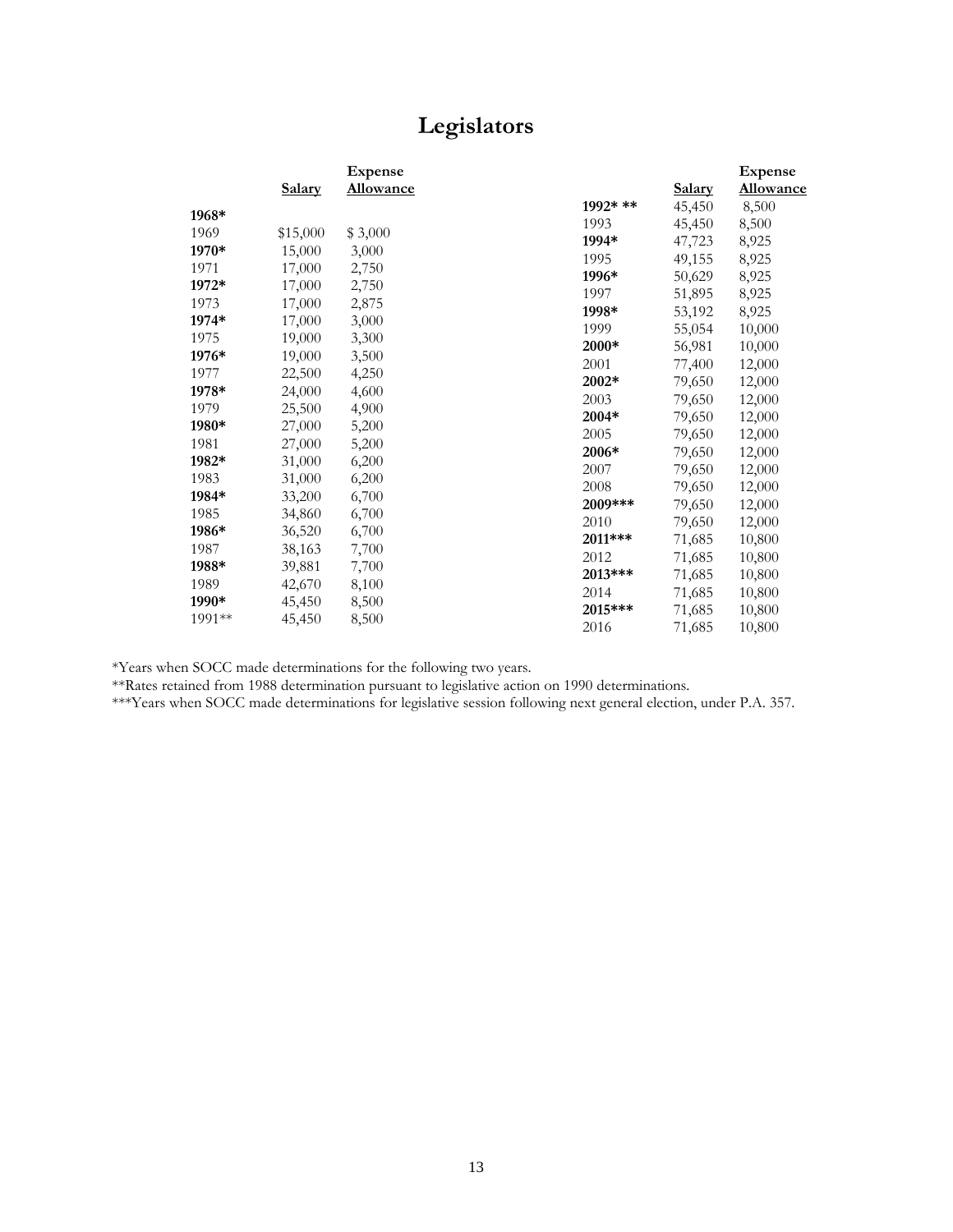# **Legislative Leadership Supplements**

|      | Speaker* | Senate<br>Majority<br>Leader | Minority<br>Leader | Approp.<br>Chair | Majority<br>Floor<br><b>Leader</b> | Minority<br>Floor<br>Leader | Judicial<br>Comm.<br>Chair** | House<br>Speaker<br>Pro Tem<br>& Senate<br>President<br>Pro Tem |
|------|----------|------------------------------|--------------------|------------------|------------------------------------|-----------------------------|------------------------------|-----------------------------------------------------------------|
| 1979 | \$9,000  | \$8,000                      | \$4,800            |                  |                                    |                             |                              |                                                                 |
| 1980 | 13,000   | 11,000                       | 6,600              |                  |                                    |                             |                              |                                                                 |
| 1981 | 13,000   | 11,000                       | 6,600              |                  |                                    |                             |                              |                                                                 |
| 1982 | 16,000   | 14,000                       | 8,000              | \$1,000          |                                    |                             |                              |                                                                 |
| 1983 | 16,000   | 14,000                       | 8,000              | 1,000            |                                    |                             |                              |                                                                 |
| 1984 | 18,000   | 16,000                       | 8,600              | 2,000            |                                    |                             |                              |                                                                 |
| 1985 | 18,000   | 16,000                       | 14,000             | 3,000            | \$7,500                            | \$6,000                     |                              |                                                                 |
| 1986 | 18,000   | 16,000                       | 14,000             | 3,000            | 7,500                              | 6,000                       |                              |                                                                 |
| 1987 | 23,000   | 21,000                       | 17,000             | 5,000            | 10,000                             | 8,000                       |                              |                                                                 |
| 1988 | 23,000   | 21,000                       | 17,000             | 5,000            | 10,000                             | 8,000                       |                              |                                                                 |
| 1989 | 23,000   | 21,000                       | 17,000             | 5,000            | 10,000                             | 8,000                       | \$5,000                      |                                                                 |
| 1990 | 23,000   | 21,000                       | 17,000             | 5,000            | 10,000                             | 8,000                       | 5,000                        |                                                                 |
| 1991 | 23,000   | 21,000                       | 17,000             | 5,000            | 10,000                             | 8,000                       | 5,000                        |                                                                 |
| 1992 | 23,000   | 21,000                       | 17,000             | 5,000            | 10,000                             | 8,000                       | 5,000                        |                                                                 |
| 1993 | 23,000   | 21,000                       | 17,000             | 5,000            | 10,000                             | 8,000                       | 5,000                        | \$5,000                                                         |
| 1994 | 23,000   | 21,000                       | 17,000             | 5,000            | 10,000                             | 8,000                       | 5,000                        | 5,000                                                           |
| 1995 | 23,000   | 21,000                       | 17,000             | 5,000            | 10,000                             | 8,000                       | 5,000                        | 5,000                                                           |
| 1996 | 23,000   | 21,000                       | 17,000             | 5,000            | 10,000                             | 8,000                       | 5,000                        | 5,000                                                           |
| 1997 | 23,000   | 21,000                       | 17,000             | 5,000            | 10,000                             | 8,000                       | $\theta$                     | 5,000                                                           |
| 1998 | 23,000   | 21,000                       | 17,000             | 5,000            | 10,000                             | 8,000                       | $\boldsymbol{0}$             | 5,000                                                           |
| 1999 | 24,150   | 22,050                       | 17,850             | 5,250            | 10,500                             | 8,400                       | $\boldsymbol{0}$             | 5,250                                                           |
| 2000 | 25,358   | 23,153                       | 18,743             | 5,513            | 11,025                             | 8,820                       | $\overline{0}$               | 5,513                                                           |
| 2001 | 27,000   | 26,000                       | 22,000             | 7,000            | 12,000                             | 10,000                      | $\boldsymbol{0}$             | 5,513                                                           |
| 2002 | 27,000   | 26,000                       | 22,000             | 7,000            | 12,000                             | 10,000                      | $\overline{0}$               | 5,513                                                           |
| 2003 | 27,000   | 26,000                       | 22,000             | 7,000            | 12,000                             | 10,000                      | $\theta$                     | 5,513                                                           |
| 2004 | 27,000   | 26,000                       | 22,000             | 7,000            | 12,000                             | 10,000                      | $\boldsymbol{0}$             | 5,513                                                           |
| 2005 | 27,000   | 26,000                       | 22,000             | 7,000            | 12,000                             | 10,000                      | $\boldsymbol{0}$             | 5,513                                                           |
| 2006 | 27,000   | 26,000                       | 22,000             | 7,000            | 12,000                             | 10,000                      | $\theta$                     | 5,513                                                           |
| 2007 | 27,000   | 26,000                       | 22,000             | 7,000            | 12,000                             | 10,000                      | $\boldsymbol{0}$             | 5,513                                                           |
| 2008 | 27,000   | 26,000                       | 22,000             | 7,000            | 12,000                             | 10,000                      | $\boldsymbol{0}$             | 5,513                                                           |
| 2009 | 27,000   | 26,000                       | 22,000             | 7,000            | 12,000                             | 10,000                      | $\theta$                     | 5,513                                                           |
| 2010 | 27,000   | 26,000                       | 22,000             | 7,000            | 12,000                             | 10,000                      | $\boldsymbol{0}$             | 5,513                                                           |
| 2011 | 24,300   | 23,400                       | 19,800             | 6,300            | 10,800                             | 9,000                       | $\boldsymbol{0}$             | 4,962                                                           |
| 2012 | 24,300   | 23,400                       | 19,800             | 6,300            | 10,800                             | 9,000                       | $\theta$                     | 4,962                                                           |
| 2013 | 24,300   | 23,400                       | 19,800             | 6,300            | 10,800                             | 9,000                       | $\boldsymbol{0}$             | 4,962                                                           |
| 2014 | 24,300   | 23,400                       | 19,800             | 6,300            | 10,800                             | 9,000                       | $\boldsymbol{0}$             | 4,962                                                           |
| 2015 | 24,300   | 23,400                       | 19,800             | 6,300            | 10,800                             | 9,000                       | $\theta$                     | 4,962                                                           |
| 2016 | 24,300   | 23,400                       | 19,800             | 6,300            | 10,800                             | 9,000                       | $\overline{0}$               | 4,962                                                           |

\*Speaker received a \$5,000 annual supplement before 1979.

\*\*Supplemental salaries for Judiciary Committee Chairs ended under the 1996 Commission report.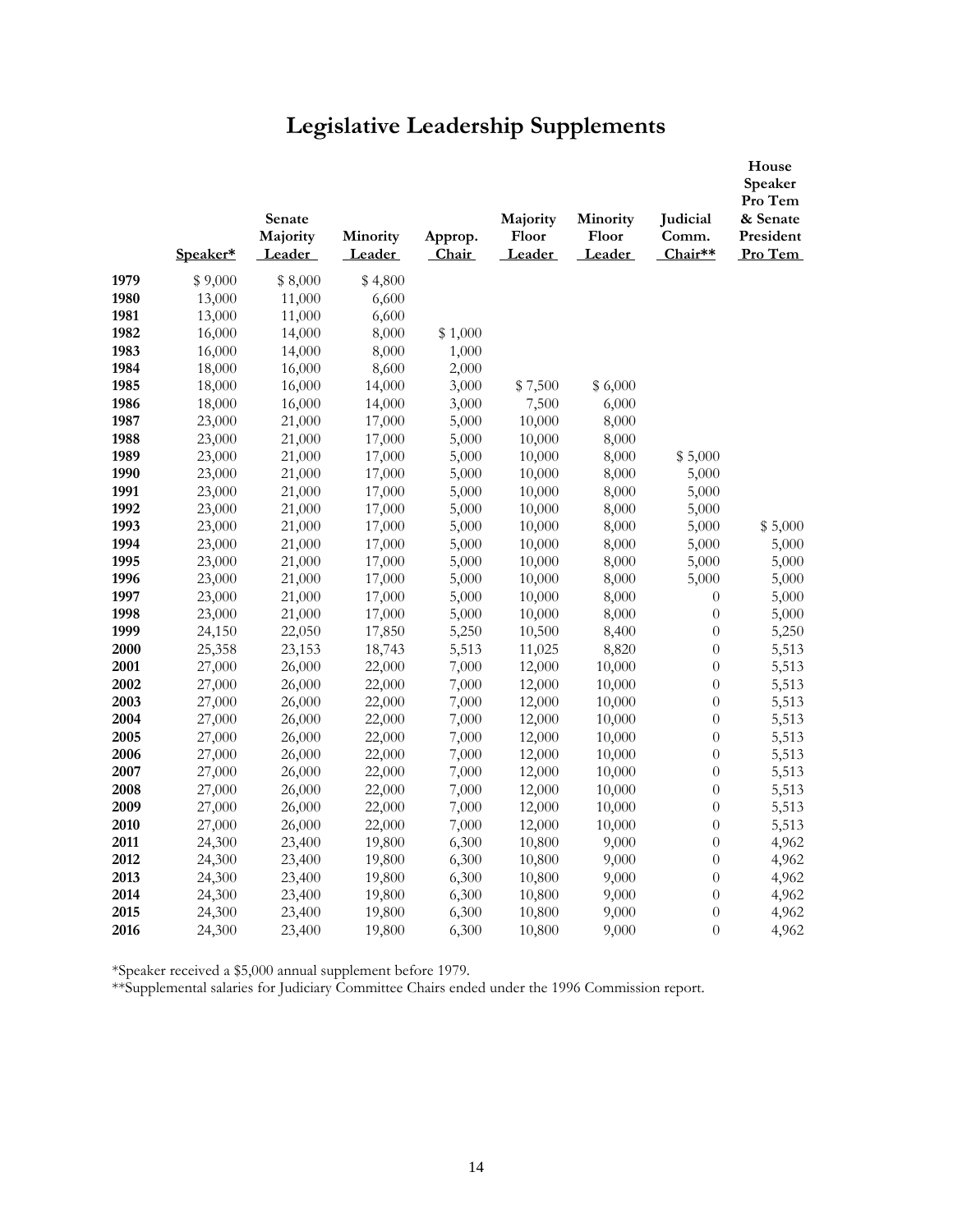# **Justices**

|        | Salary   | <b>Expense</b><br>Allowance<br>for Justices | <b>Expense</b><br>Allowance for<br><b>Chief Justice</b> |          | Salary  | <b>Expense</b><br>Allowance<br>for Justices | <b>Expense</b><br>Allowance for<br><b>Chief Justice</b> |
|--------|----------|---------------------------------------------|---------------------------------------------------------|----------|---------|---------------------------------------------|---------------------------------------------------------|
| 1968*  |          |                                             |                                                         | 1992* ** | 106,610 | N/A                                         | N/A                                                     |
| 1969   | \$35,000 | N/A                                         |                                                         | 1993     | 106,610 | N/A                                         | N/A                                                     |
| 1970*  | 35,000   | N/A                                         |                                                         | 1994*    | 111,941 | N/A                                         | N/A                                                     |
| 1971   | 42,000   | N/A                                         |                                                         | 1995     | 115,299 | N/A                                         | N/A                                                     |
| 1972*  | 42,000   | N/A                                         |                                                         | 1996*    | 118,758 | N/A                                         | N/A                                                     |
| 1973   | 42,000   | \$1,500                                     |                                                         | 1997     | 121,727 | N/A                                         | N/A                                                     |
| 1974*  | 42,000   | 1,500                                       |                                                         | 1998*    | 124,770 | N/A                                         | N/A                                                     |
| 1975   | 43,500   | 1,500                                       |                                                         | 1999     | 134,752 | N/A                                         | N/A                                                     |
| 1976*  | 43,500   | 1,500                                       |                                                         | 2000*    | 140,816 | N/A                                         | N/A                                                     |
| 1977   | 50,000   | 1,500                                       |                                                         | 2001     | 159,960 | N/A                                         | N/A                                                     |
| 1978*  | 53,000   | 1,500                                       |                                                         | 2002*    | 164,610 | N/A                                         | N/A                                                     |
| 1979   | 56,500   | 1,500                                       | \$3,000                                                 | 2003     | 164,610 | N/A                                         | N/A                                                     |
| 1980*  | 60,500   | 1,500                                       | 4,500                                                   | 2004*    | 164,610 | N/A                                         | N/A                                                     |
| 1981   | 60,500   | 1,500                                       | 4,500                                                   | 2005     | 164,610 | N/A                                         | N/A                                                     |
| 1982*  | 69,000   | 2,000                                       | 5,000                                                   | 2006*    | 164,610 | N/A                                         | N/A                                                     |
| 1983   | 69,000   | 2,000                                       | 5,000                                                   | 2007     | 164,610 | N/A                                         | N/A                                                     |
| 1984*  | 74,000   | 2,000                                       | 5,000                                                   | 2008     | 164,610 | N/A                                         | N/A                                                     |
| 1985   | 77,700   | 2,000                                       | 5,000                                                   | 2009***  | 164,610 | N/A                                         | N/A                                                     |
| 1986*  | 81,400   | 2,000                                       | 5,000                                                   | 2010     | 164,610 | N/A                                         | N/A                                                     |
| 1987   | 94,000   | N/A                                         | N/A                                                     | 2011***  | 164,610 | N/A                                         | N/A                                                     |
| 1988*  | 100,000  | N/A                                         | N/A                                                     | 2012     | 164,610 | N/A                                         | N/A                                                     |
| 1989   | 103,500  | N/A                                         | N/A                                                     | 2013***  | 164,610 | N/A                                         | N/A                                                     |
| 1990*  | 106,610  | N/A                                         | N/A                                                     | 2014     | 164,610 | N/A                                         | N/A                                                     |
| 1991** | 106,610  | N/A                                         | N/A                                                     | 2015***  | 169,548 | N/A                                         | N/A                                                     |
|        |          |                                             |                                                         | 2016     | 169,548 | N/A                                         | N/A                                                     |

\*Years when SOCC made determinations for the following two years.

\*\*Rates retained from 1988 determination pursuant to legislative action on 1990 determinations.